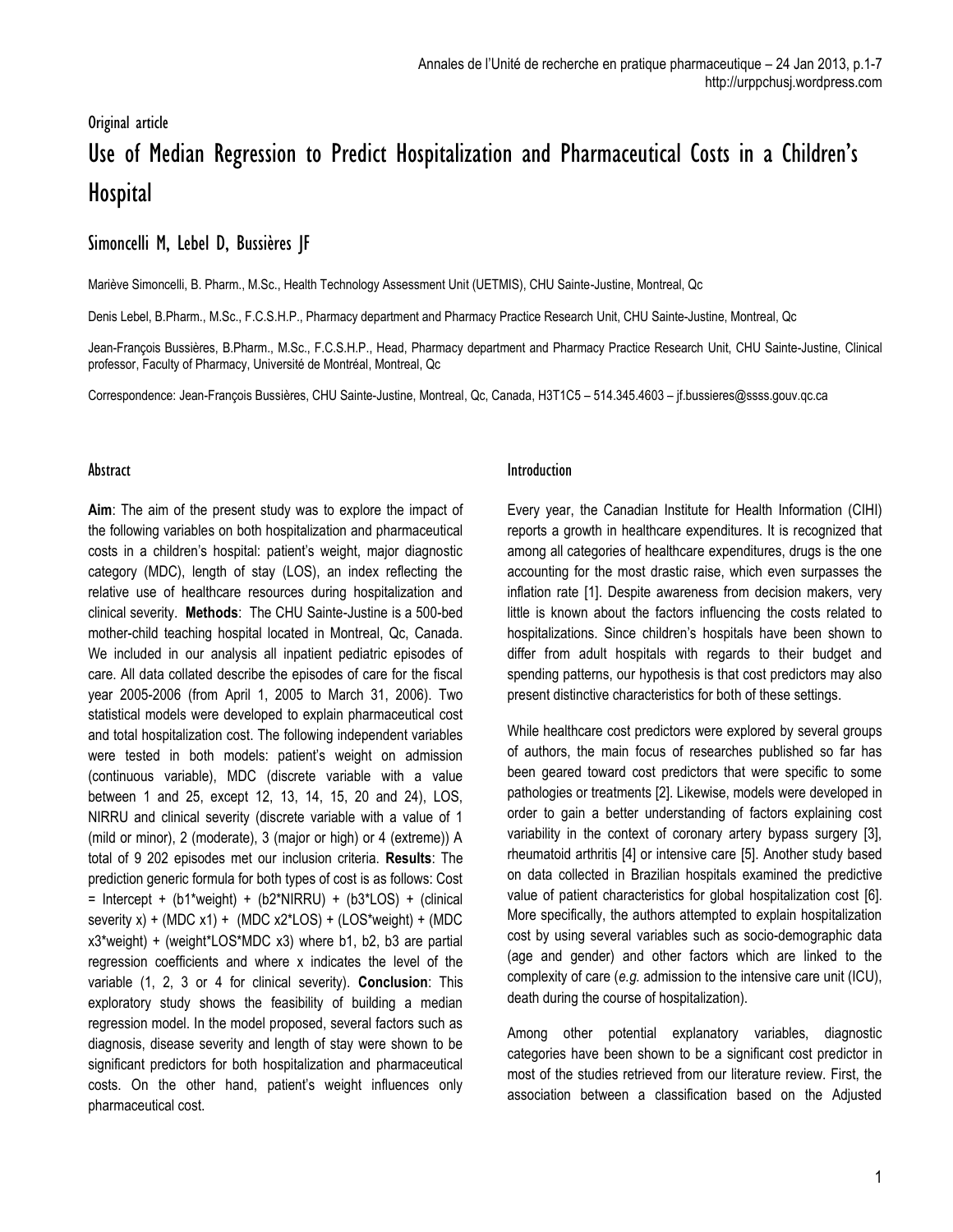Clinical Groups (ACG) and the use of healthcare resources was assessed in a Spanish longitudinal study comprising 46 general practitioners and 10 pediatricians [7]. The ACG are based on ICD (international classification of diseases) codes and define a classification of patients according to several categories with respect to their age, gender and all the diagnoses received during their hospital stay. The authors concluded that such clinical classification system is a major predictor of healthcare resources utilization. Moreover, age and gender explained 13% of the variance of medical visits, 24% of the number of prescriptions and 16% of the prescriptions related costs. For pediatric patients, the correlation with age was particularly pronounced [7]. A similar study was conducted in two primary healthcare centres in Sweden to assess the impact of ACG, age and gender on patient related costs [8]. It reached the conclusion that 38% of patient related costs were explained by a weighting factor assigned to the ACG over the two years of the analysis. Only a negligible fraction of these costs (less than 1%) could be explained by patients' age and gender [8]. In addition, ACG was assessed in the context of pediatric care. An analysis based on the electronic charts of 9 659 children from five primary healthcare centres was carried out to explain pharmacy costs variability using ACG [9]. This study reveals that approximately 22% of these costs were explained by ACG and therefore, the author concluded that such classification of hospitalizations represents a major predictor of pharmacy cost. Other variables explored in this model such as age, gender and number of diagnoses have only yielded a minor or no predictive value. The fact that more than half of pharmacy cost variance could not be explained in this study underlines a gap in knowledge with regards to cost predictors [9].

Then, Pirson et al. evaluated the impact of the following variables on healthcare resources utilization: disease severity (defined as minor (1), moderate (2), major (3) or extreme (4)), mortality risk, length of stay, social factors, age, gender, type of admission, destination at discharge, intensive care unit stay, nosocomial infections and rehospitalization in the year following the first admission. Variables that were shown to be significantly correlated with a high healthcare resources utilization in the multivariate analysis were length of stay (LOS), disease severity, the presence of a social factor and an intensive care unit stay [10].

Other authors have focused on the impact of the length of stay on hospitalization cost. In a Spanish study including over 21 800 hospitalizations, length of stay was shown to be a major predictor of direct hospitalization cost variability [11]. On the contrary, Taheri et al. found that when the length of stay was one day shorter, the total cost of medical care was only decreased by an estimated 3%. Indeed, it is known that the first days following an

hospital admission are the most costly since the intensity of the resources consumed is higher [12].

In an analysis based on an healthcare database (Healthcare Cost and Utilization Project Kids' Inpatient Database), Merenstein et al. reported that the hospital charges for five common diagnoses (defined by ICD-9 codes) were superior for children's hospitals than for adult hospitals from different American states, even after adjusting for potential confounders [13]. However, no statistically significant difference between these two settings was detected with regards to LOS [13].

The aim of the present study was to explore the impact of the following variables on both hospitalization and pharmaceutical costs in a children's hospital: patient's weight, major diagnostic category (MDC), length of stay (LOS), an index reflecting the relative use of healthcare resources during hospitalization (NIRRU- stands for "niveau d'intensité relative des resources utilisées") and clinical severity.

#### Methods

#### *Characteristics of the hospital*

The CHU Sainte-Justine is a 500-bed mother-child teaching hospital located in Montreal, Qc, Canada. In Canada, the healthcare system is financed by the government. The fact that patients are not billed directly for services used during their hospitalization implies that any case costing initiative would not be straightforward.

#### *Inclusion and exclusion criteria*

We included in our analysis all inpatient pediatric episodes of care. Mothers' episodes of care, new babies' episodes of care and any episode of care attributed to patients older than 18 years old were excluded. The following major diagnostic categories (MDCs) were excluded because they were not reflecting the pediatric population: MDC 12 (Diseases and Disorders of the Male Reproductive System), MDC 13 (Diseases and Disorders of the Female Reproductive System) and MDC 14 (Pregnancy, Childbirth and the Puerperium). Since neonates represent a subpopulation with distinctive clinical characteristics, MDC 15 (Newborns and Other Neonates With Conditions Originating in the Perinatal Period) was excluded from the analysis. MDC 0 (undetermined), 20 and 24 were also excluded since they comprised less than 20 episodes of care.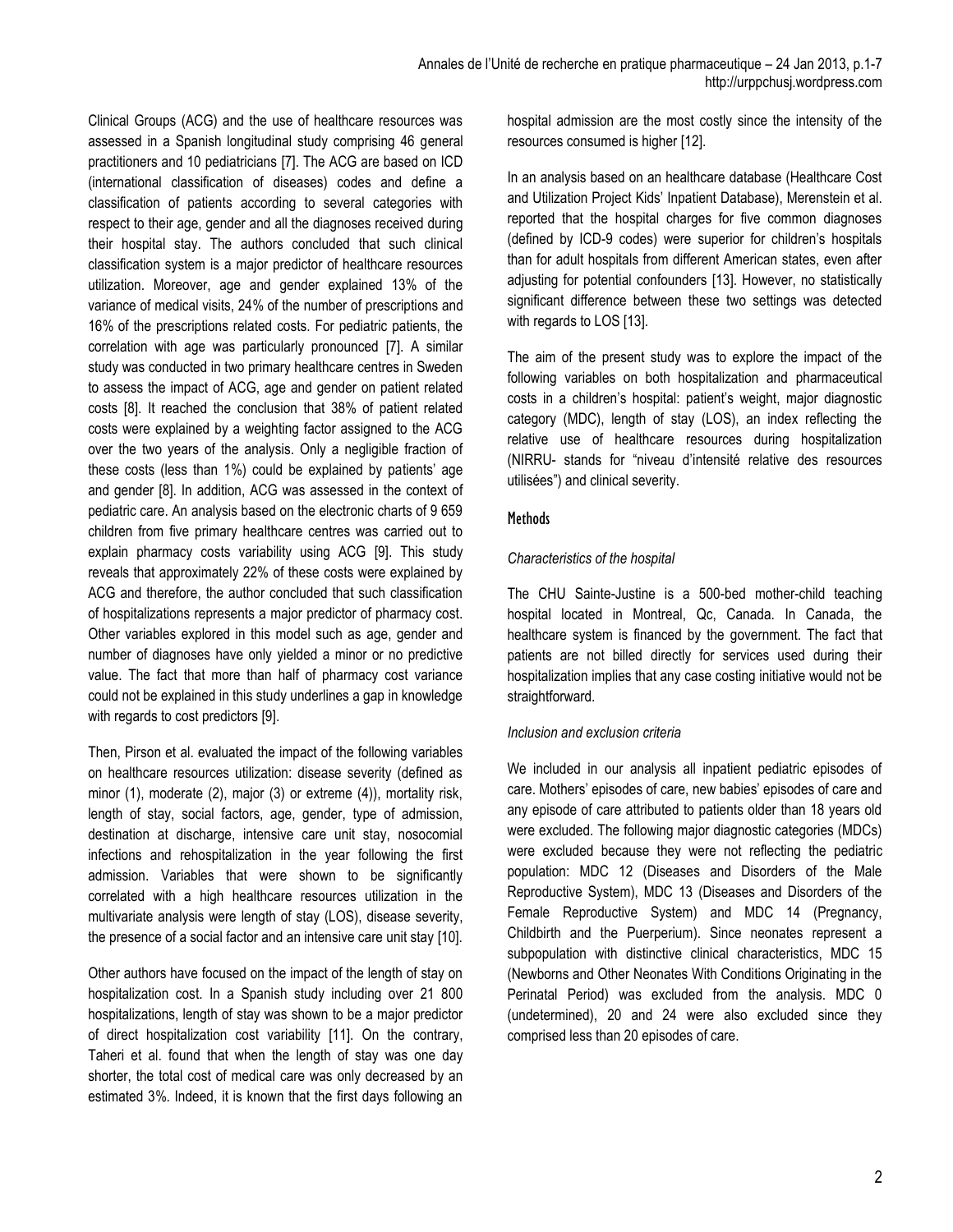The initial sample comprised 18 118 episodes of care for inpatients. From this number, 9 202 episodes met our inclusion criteria.

#### *Data sources*

All data collated describe the episodes of care for the fiscal year 2005-2006 (from April 1, 2005 to March 31, 2006). The episodes of care were selected using the healthcare administrative database Magic® (stands for "Module d'aide à la gestion de l'information clinique"). This database was developed by *Mediamed Technologies* and integrates clinico-administrative data providing from the key management information systems used in some hospitals in Quebec, a Canadian province. One of Magic®'s module was designed to compute all healthcare resources consumed by a patient during a given hospitalization in order to build a total cost which is subdivided by clinical sector [14].

#### *Definition of the variables*

Two statistical models were developed. The first model's aim was to explain pharmaceutical cost while the second model's aim was to explain total hospitalization cost. Pharmaceutical cost comprises all costs related to drugs and medical devices as well as human resources linked to the pharmacy department. Hospitalization cost includes nursing services, operating room, emergency room, imaging, laboratories, interventional hemodynamics, pharmacy, radio-oncology as well as all other clinical and administrative units.

The following independent variables were tested in both models: patient's weight on admission (continuous variable), MDC (discrete variable with a value between 1 and 25, except 12, 13, 14, 15, 20 and 24), LOS, NIRRU and clinical severity (discrete variable with a value of 1 (mild or minor), 2 (moderate), 3 (major or high) or 4 (extreme).

#### *Statistical Analysis*

Our outcome variables were pharmaceutical and total hospitalization costs. Descriptive statistics such as mean, standard deviation, median and percentiles were used initially. Both response variables were extremely skewed to the left and even after log transformed retained strong left skewness. Therefore, we decided to use median regression analysis as a multivariate model. Independent variables were patient's weight, MDC, LOS, NIRRU and clinical severity. Non-parametric univariate correlation analyses were performed to assess the association between both types of cost and the continuous

predictors (patient's weight, LOS and NIRRU) using Kendal's tau correlation coefficient. Correlations between both types of cost and categorical variables (MDC and clinical severity) were tested using Kruskal Wallis non-parametric test. Significant variables were then used as predictors in a median regression model with cost as a dependant variable (pharmaceutical cost in the first model and hospitalization cost in the second model). P-values less than 0.05 were considered significant. Analyses were performed using SPSS 15.0 and SAS 9.1. The SAS experimental procedure proc Quantreg was used to fit median regression models.

#### **Results**

#### *Description of data*

Both pharmaceutical and hospitalization costs are extremely skewed. As presented in **Table 1**, 75 % of patients generate costs that are well below the mean pharmaceutical cost of  $640.40\$  ( $75<sup>th</sup>$ ) percentile of 303.30\$) and mean hospitalization cost of 6727.40\$ (75<sup>th</sup> percentile of 5112.80\$). This is further shown by the scatter plot of pharmaceutical cost vs. hospitalization cost (see **Figure 1)**. Since both cost distributions are skewed, there is no tendency and therefore, costly hospitalizations are not necessarily related to high pharmaceutical cost. This skewness required the use of median analysis and non-parametric methods.

### **Table 1** Distribution of Pharmaceutical and Hospitalization Costs per Patient\*

| Response variables                           |      | 25 <sup>th</sup> | <b>Median</b> | 75th       | Mean    | $SD**$   |
|----------------------------------------------|------|------------------|---------------|------------|---------|----------|
|                                              |      | percentile       |               | percentile |         |          |
| <b>Pharmaceutical Cost</b>                   | 9202 | 27.64            | 96.28         | 303.30     | 640.40  | 3634.20  |
| <b>Hospitalization Cost</b>                  | 9200 | 1308.80          | 2420.30       | 5112.80    | 6727.40 | 18906.70 |
| *All costs are expressed in Canadian dollars |      |                  |               |            |         |          |

\*\*Standard deviation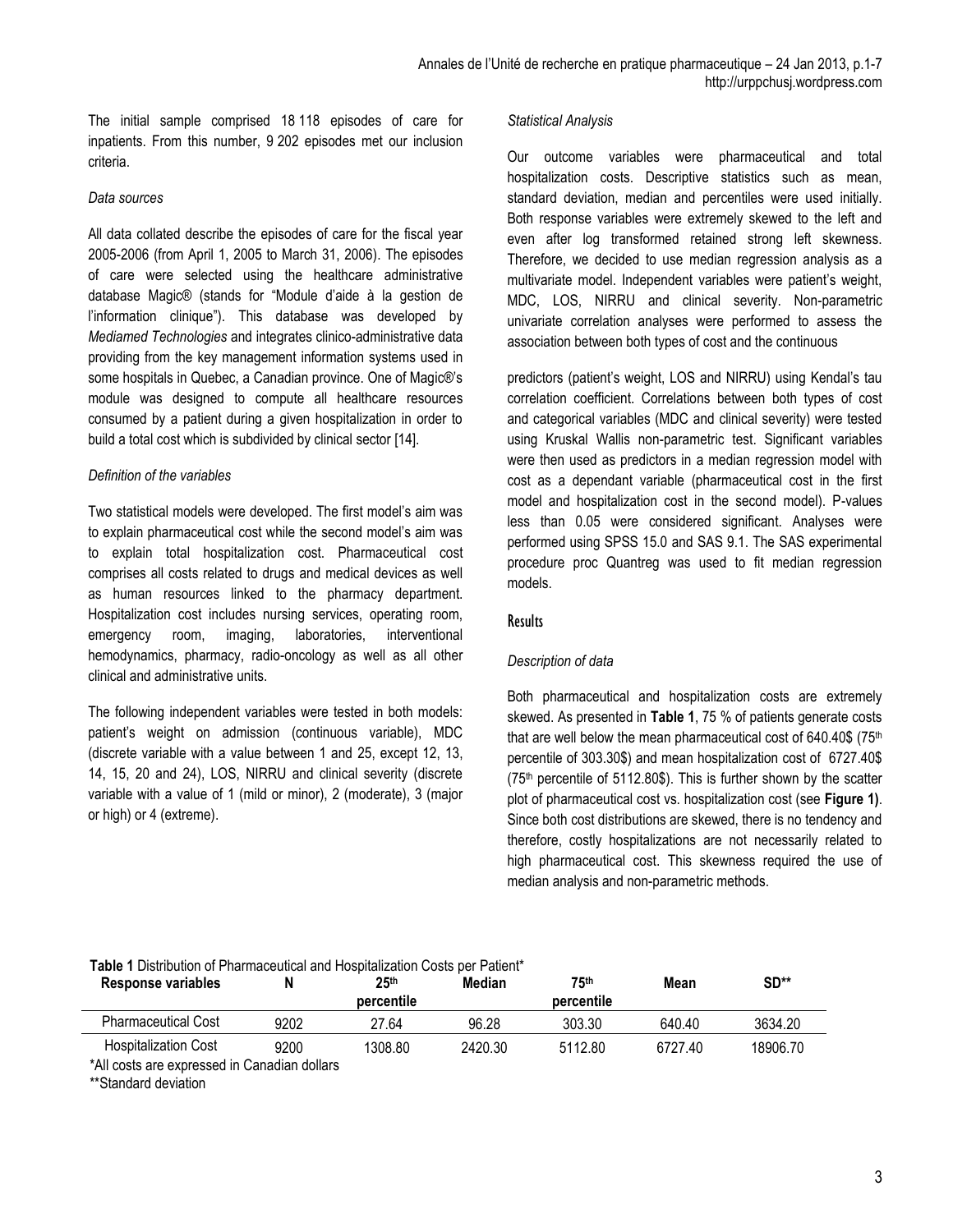

**Figure 1** Scatter Plot of Pharmaceutical Cost vs. Hospitalization Cost per Patient

**Table 2a** provides the descriptive statistics for weight, NIRRU and LOS. **Table 2b** describes pharmaceutical costs and hospitalization costs per patient according to MDC. **Table 2c**  provides descriptive statistics for clinical severity.

Non-parametric correlations between continuous predictors (LOS, NIRRU and patient's weight) and the response variables were significant (see **Table 3a**). Kruskal-Wallis tests for association between categorical predictors (clinical severity and MDC) were also significant (see **Table 3b**).

#### *Median Regression Model*

After various regression models being fitted, we finalized the model including main effects of weight, NIRRU, LOS, clinical severity, MDC as well as the following interactions terms: "MDC and LOS", "LOS and weight", "MDC and weight" and "weight, LOS and MDC". Every comparison refers to MDC 11. The interaction terms were hypothesized a priori and proved to be significant. This means for instance that the effect of LOS on the both types

**Table 2a** Descriptive Statistics for Continous Variables

of cost depends significantly on the diagnosis (MDC).

All main effects were very significant predictors of the pharmaceutical cost. In a similar fashion, the same covariates were significant predictors for hospitalization cost. This is to be expected since pharmaceutical cost is part of hospitalization cost.

The prediction generic formula for both types of cost is as follows:

Cost = Intercept +  $(b1$ <sup>\*</sup>weight) +  $(b2$ <sup>\*</sup>NIRRU) +  $(b3$ <sup>\*</sup>LOS) + (clinical severity<sub>x</sub>) + (MDC  $x_1$ ) + (MDC  $x_2$ <sup>\*</sup>LOS) + (LOS<sup>\*</sup>weight) +  $(MDC<sub>x3</sub><sup>*</sup>weight) + (weight<sup>*</sup>LOS<sup>*</sup>MDC<sub>x3</sub>)$ 

\*b1, b2, b3: partial regression coefficients

\*x: indicates the level of the variable (1, 2, 3 or 4 for clinical severity)

#### **Discussion**

There is a growing interest in identifying major cost predictors linked to hospital stays in Canada. Children's hospital stays represent a challenge as their cost depend on numerous explanatory variables. In fact, there are limited published data about the impact of different variables on both hospitalization and pharmaceutical costs in children's hospitals, as patient's weight, major diagnostic category (MDC), length of stay (LOS), an index reflecting the relative use of healthcare resources during hospitalization (NIRRU- stands for "niveau d'intensité relative des resources utilisées") and clinical severity. This exploratory study shows the feasibility of building a median regression approach that was applied by other authors. For instance, Nikolson et al. assessed the association between certain patients' characteristics and hospitalization cost related to premature birth for the state of

| Variables   | 25 <sup>th</sup> percentile | Median | 75 <sup>th</sup> percentile | Mean      | SC                           |  |
|-------------|-----------------------------|--------|-----------------------------|-----------|------------------------------|--|
| Weight (kg) | 1.00<br>44                  | 20.00  | 42.00                       | 27.91     | $^{\circ}$<br>70<br><u>.</u> |  |
| NIRRU*      | 0.44                        | 0.68   | l.19                        | <b>10</b> | 1.80                         |  |
| LOS (days)  | .00                         | 2.00   | 5.00                        | 5.42      | 9.90                         |  |

\* Index of relative use of healthcare resources

**Table 2c** Descriptive Stats for Categorical Variable Clinical Severity

| <b>Clinical</b><br>N |      | <b>Percent</b> | Pharmaceutical cost per patient |        |                    | Hospitalization cost per patient |         |                    |
|----------------------|------|----------------|---------------------------------|--------|--------------------|----------------------------------|---------|--------------------|
| <b>Severity</b>      |      |                | 25 <sup>th</sup><br>percentile  | Median | 75th<br>percentile | 25 <sup>th</sup><br>percentile   | Median  | 75th<br>percentile |
|                      | 4565 | 49,6           |                                 |        | 52,32              | 568,64                           | 964,93  | 1770,42            |
|                      |      |                |                                 |        |                    |                                  |         |                    |
|                      | 3024 | 32,9           |                                 | 51,97  | 117.73             | 864,63                           | 1363,39 | 2396,41            |
|                      | 1228 | 13,3           | 33,78                           | 124,22 | 334,15             | 1617,95                          | 2799,73 | 5780,11            |
|                      | 385  | 4,2            | 127,54                          | 448,87 | 1437,25            | 3043,27                          | 9108.15 | 21917,63           |
| Total                | 9202 | 100.0          |                                 |        |                    |                                  |         |                    |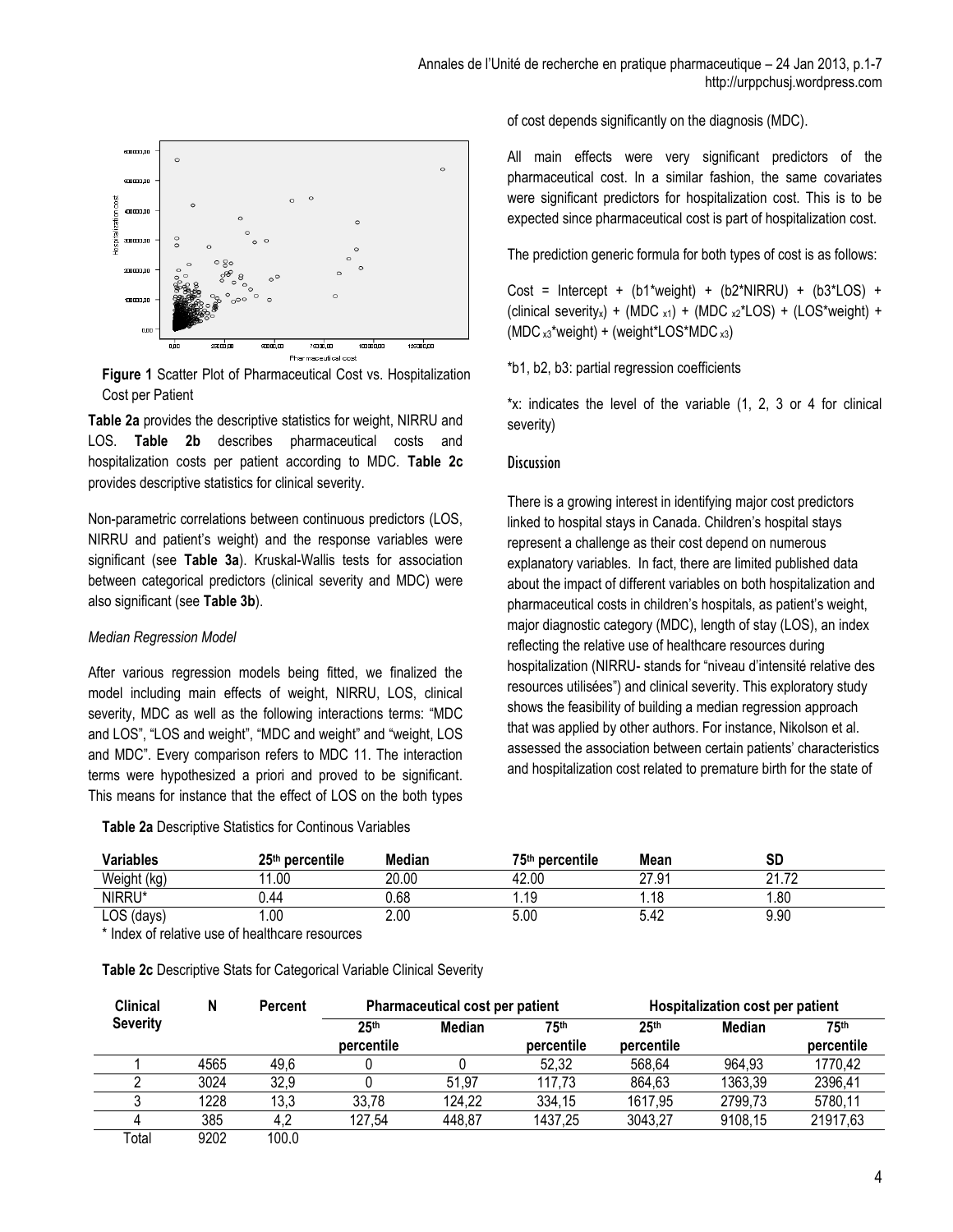**Table 2b** Descriptive Statistics for Categorical Variable Major Diagnostic Category (MDC)

| <b>MDC</b>      | <b>Description</b>                             | N    | Percent        | Pharmaceutical cost per patient |           | Hospitalization cost per patient |                  |          |            |
|-----------------|------------------------------------------------|------|----------------|---------------------------------|-----------|----------------------------------|------------------|----------|------------|
|                 |                                                |      |                | 25 <sup>th</sup>                | median    | 75th                             | 25 <sup>th</sup> | median   | 75th       |
|                 |                                                |      |                | percentile                      |           | percentile                       | percentile       |          | percentile |
| 1               | Diseases and Disorders of the Nervous System   | 774  | 8,4            | 26.34                           | 91.86     | 276.70                           | 1178.08          | 2642.29  | 6840.69    |
| $\overline{2}$  | Diseases and Disorders of the Eye              | 140  | 1,5            | 30.60                           | 91.44     | 194.13                           | 1772.16          | 2631.32  | 3646.72    |
| $\overline{3}$  | Diseases and Disorders of the Ear, Nose, Mouth | 950  | 10,3           | 26.02                           | 52.67     | 110.80                           | 1456.88          | 2238.98  | 3457.16    |
| 4               | Diseases and Disorders of the Respiratory      | 1380 | 15,0           | 26.35                           | 59.28     | 135.91                           | 815.68           | 1269.79  | 2443.59    |
|                 | System                                         |      |                |                                 |           |                                  |                  |          |            |
| 5               | Diseases and Disorders of the Circulatory      | 400  | 4,3            | 52.22                           | 145.16    | 567.04                           | 961.97           | 2451.83  | 11601.26   |
|                 | System                                         |      |                |                                 |           |                                  |                  |          |            |
| 6               | Diseases and Disorders of the Digestive System | 1297 | 14,1           | 0                               | 65.79     | 171.54                           | 1231.49          | 1885.03  | 3099.71    |
| $\overline{7}$  | Diseases and Disorders of the Hepatobiliary    | 115  | 1,2            | 52.41                           | 246.54    | 586.05                           | 1870.14          | 2949.14  | 8483.47    |
|                 | System and Pancreas                            |      |                |                                 |           |                                  |                  |          |            |
| 8               | Diseases and Disorders of the Musculoskeletal  | 823  | 8,9            | 26.13                           | 64.45     | 204.35                           | 2616.75          | 4734.39  | 9178.83    |
|                 | <b>System And Connective Tissues</b>           |      |                |                                 |           |                                  |                  |          |            |
| 9               | Diseases and Disorders of the Skin,            | 230  | 2,5            | 33.16                           | 118.95    | 299.59                           | 1477.44          | 2276.91  | 4133.42    |
|                 | Subcutaneous Tissue and Breast                 |      |                |                                 |           |                                  |                  |          |            |
| $\overline{10}$ | Endocrine, Nutritional and Metabolic Diseases  | 567  | 6,2            | 31.09                           | 125.65    | 388.83                           | 1978.95          | 3738.99  | 10206.53   |
|                 | and Disorders                                  |      |                |                                 |           |                                  |                  |          |            |
| 11              | Diseases and Disorders of the Kidney and       | 369  | 4,0            | 56.79                           | 137.81    | 257.95                           | 1548.64          | 2814.36  | 5083.09    |
|                 | <b>Urinary Tract</b>                           |      |                |                                 |           |                                  |                  |          |            |
| 16              | Diseases and Disorders of the Blood and Blood- | 478  | 5,2            | 71.05                           | 251.64    | 938.11                           | 1620.15          | 2970.06  | 8026.63    |
|                 | Forming Organs and Immunological Disorders     |      |                |                                 |           |                                  |                  |          |            |
| 17              | Myeloproliferative Diseases and Disorders and  | 523  | 5,7            | 564.78                          | 1151.84   | 2817.57                          | 2632.93          | 4329.35  | 16401.39   |
|                 | Poorly Differentiated Neoplasms                |      |                |                                 |           |                                  |                  |          |            |
| $\overline{18}$ | Infectious and Parasitic Diseases              | 289  | 3,1            | 61.48                           | 147.28    | 345.69                           | 1471.56          | 2192.30  | 4018.18    |
| $\overline{19}$ | Mental Diseases and Disorders                  | 187  | 2,0            | 26.10                           | 113.81    | 278.96                           | 2158.17          | 6849.23  | 15311.31   |
| 21              | Injury, Poisoning and Toxic Effects of Drugs   | 157  | 1,7            | 0                               | 36.77     | 131.29                           | 669.07           | 1252.78  | 3476.44    |
| $\overline{22}$ | <b>Burns</b>                                   | 44   | , 5            | 132.48                          | 335.64    | 636.85                           | 1920.23          | 4048.24  | 8166.68    |
| $\overline{23}$ | Factors Infleuncing Health Status and Other    | 448  | 4,9            | $\mathbf 0$                     | $\pmb{0}$ | 78.47                            | 490.27           | 872.06   | 1815.55    |
|                 | <b>Contacts With Health Services</b>           |      |                |                                 |           |                                  |                  |          |            |
| 25              | Human Immunodeficiency Virus Infections        | 31   | $\mathfrak{Z}$ | 91.77                           | 389.03    | 3070.38                          | 4291.65          | 10864.85 | 60212.90   |
| <b>Total</b>    |                                                | 9202 | 100,0          |                                 |           |                                  |                  |          |            |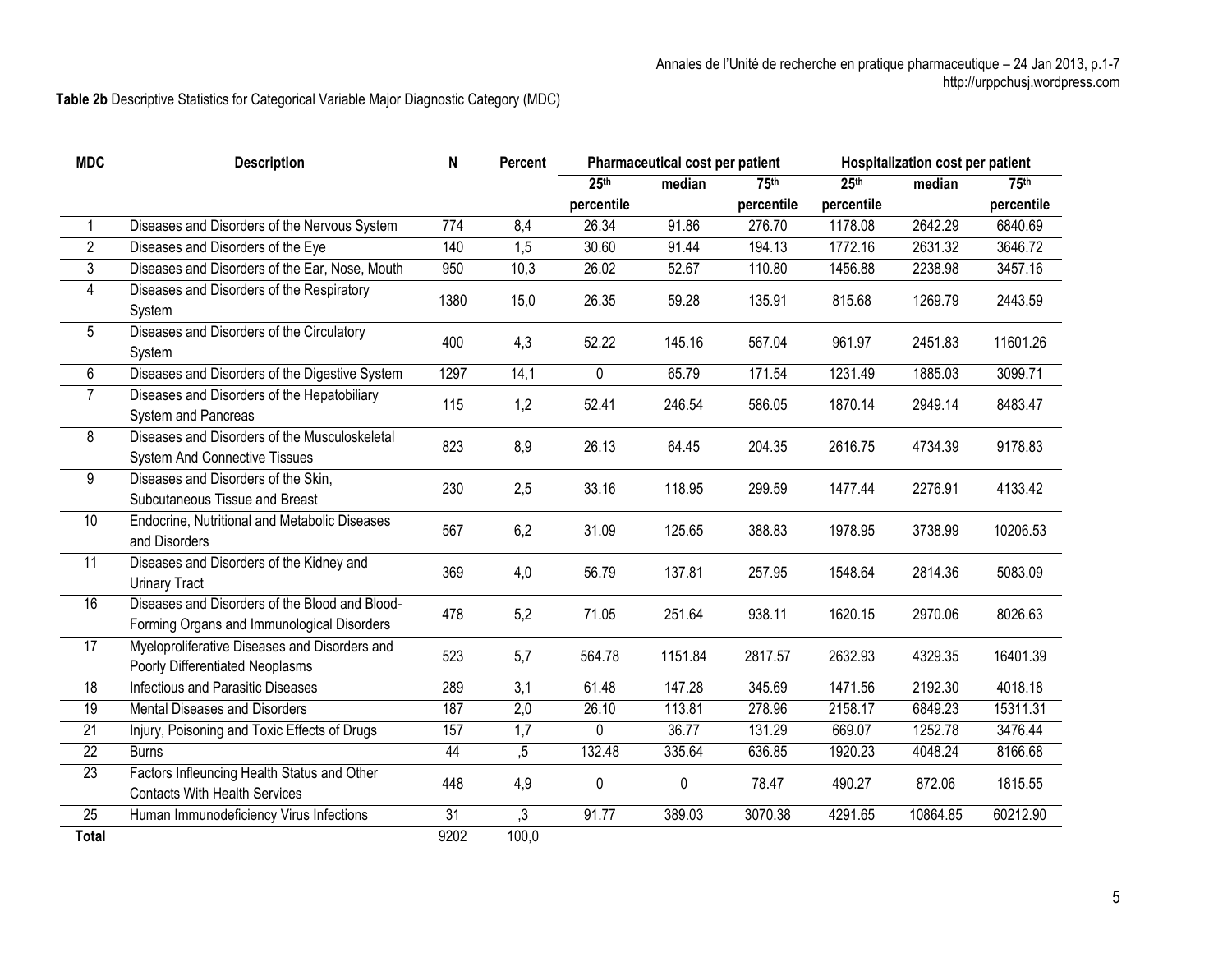| Table 3a Kendall's tau Correlation Coefficients for Continuous |
|----------------------------------------------------------------|
| Variables                                                      |

| Variables        | <b>Pharmaceutical cost</b> | <b>Hospitalization cost</b> |
|------------------|----------------------------|-----------------------------|
| LOS.             | $418**$                    | $.596**$                    |
| <b>NIRRU</b>     | $.365***$                  | .540**                      |
| Weight (kg)<br>. | $.122**$<br>- - - -        | .106**                      |

\*\* Correlation is significant at the 0.01 level (2-tailed)

| <b>Table 3b Kruskal Wallis Test for Categorical Variables</b> |                   |    |         |
|---------------------------------------------------------------|-------------------|----|---------|
|                                                               | <b>Chi-Square</b> | df | P-value |

|                 | <b>Clinical Severity</b> |    |      |
|-----------------|--------------------------|----|------|
| Pharmaceutical  | 2001,448                 | 3  | ,000 |
| cost            |                          |    |      |
| Hospitalization | 1803,257                 | 3  | ,000 |
| cost            |                          |    |      |
|                 | <b>MDC</b>               |    |      |
| Pharmaceutical  | 1721,261                 | 18 | ,000 |
| cost            |                          |    |      |
|                 |                          |    |      |
| Hospitalization | 1729,315                 | 18 | ,000 |
| cost            |                          |    |      |

Maryland [15]. Such statistical analysis was selected because of the skewness of the distribution and to consider the outliers [15].

In the proposed model, several factors such as diagnosis, disease severity and length of stay were shown to be significant predictors for both hospitalization and pharmaceutical costs. On the other hand, our model demonstrates that patient's weight influences only pharmaceutical cost. A regression model (not presented in this article) that did not include the patient's weight showed a lower predictive value than the selected model with regards to pharmaceutical cost (Pearson's correlation coefficient = 0,651 vs. 0,733). However, both models were equivalent for predicting hospitalization cost.

While hospitals are publicly funded in Canada, very few data have been published about the cost structure and the detailed data required to run such models. We believe that a similar study should be replicated in other hospitals in order to identify a more straightforward model that would assist healthcare decision makers in predicting pharmaceutical cost.

The median regression was used because of the extreme skewness of the data. Therefore, the median is a much better estimate for central tendency than the mean. However, the median regression might not be so great at predicting costs for patients who are likely to incur extremely high medical costs (outlying values).

The regression model was validated using cost estimates representing 7 462 episodes of care for the fiscal year 2006-2007. It was populated with real data describing patients' characteristics for the fiscal year 2007-2008. Predicted costs were compared to real costs and correlation coefficients were computed for both hospitalization and pharmaceutical costs. The results demonstrate a good predictive value with a Pearson's correlation coefficient of 0,733 and 0,860 for pharmaceutical cost and hospitalization cost, respectively.

The median regression model proposed has several limitations. Amidst methodological issues, the main source of uncertainty provides from the sample data per se. Indeed, all data used in our analysis were collected using Magic®, an integrator that aggregates data from multiple management information systems across the hospital. Moreover, most of these data were not tested using a rigorous validation process, which brought up the question of their reliability. Another limitation is related to relying on MDC as an independent variable. This could be a source of bias considering that the MDC category to which an episode of care belongs is based solely on the main diagnosis received upon admission. Therefore, the sole use of the MDC does not reflect the complexity of care received during an hospitalization nor all the other secondary diagnoses. However, other indicators such as clinical severity and NIRRU were introduced in the model to give a more realistic overview of the financial burden associated to a given episode of care.

#### Conclusion

This exploratory study shows the feasibility of building a median regression approach. In the model proposed, several factors such as diagnosis, disease severity and length of stay were shown to be significant predictors for both hospitalization and pharmaceutical costs. On the other hand, patient's weight influences only pharmaceutical cost.

#### **Reviewer:** none.

**Acknowledgements**: The authors wish to thank Lubomir Alexandrov, M.Sc., Biostatistician.

#### **Funding**: none.

**Conflict of interest**: The authors have no conflict of interest regarding this manuscript.